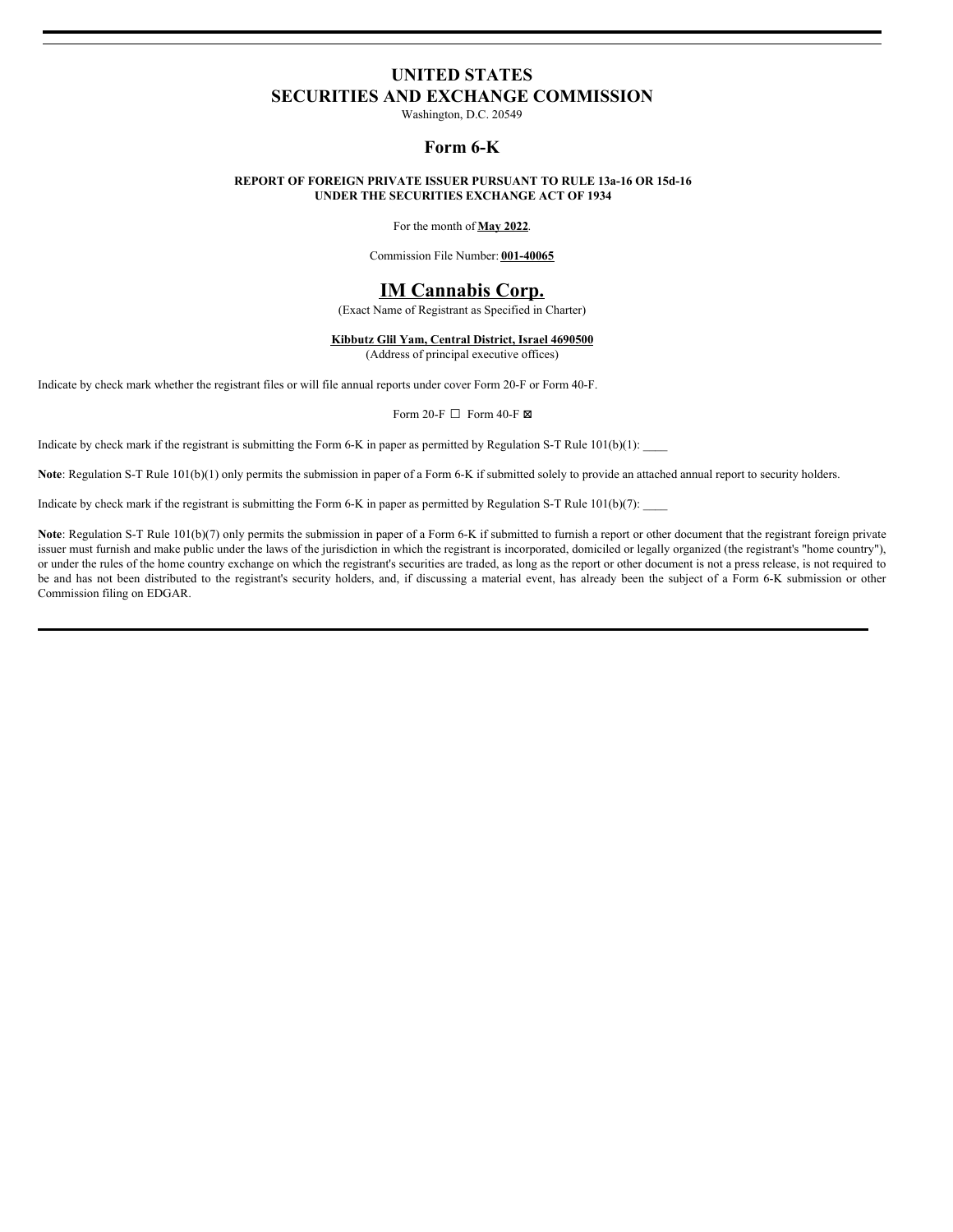# **SIGNATURE**

Pursuant to the requirements of the Securities Exchange Act of 1934, the registrant has duly caused this report to be signed on its behalf by the undersigned, thereunto duly authorized.

### **IM CANNABIS CORP.** (Registrant)

Date: May 6, 2022 By: */s/ Oren Shuster* Name:Oren Shuster Title: Chief Executive Officer and Director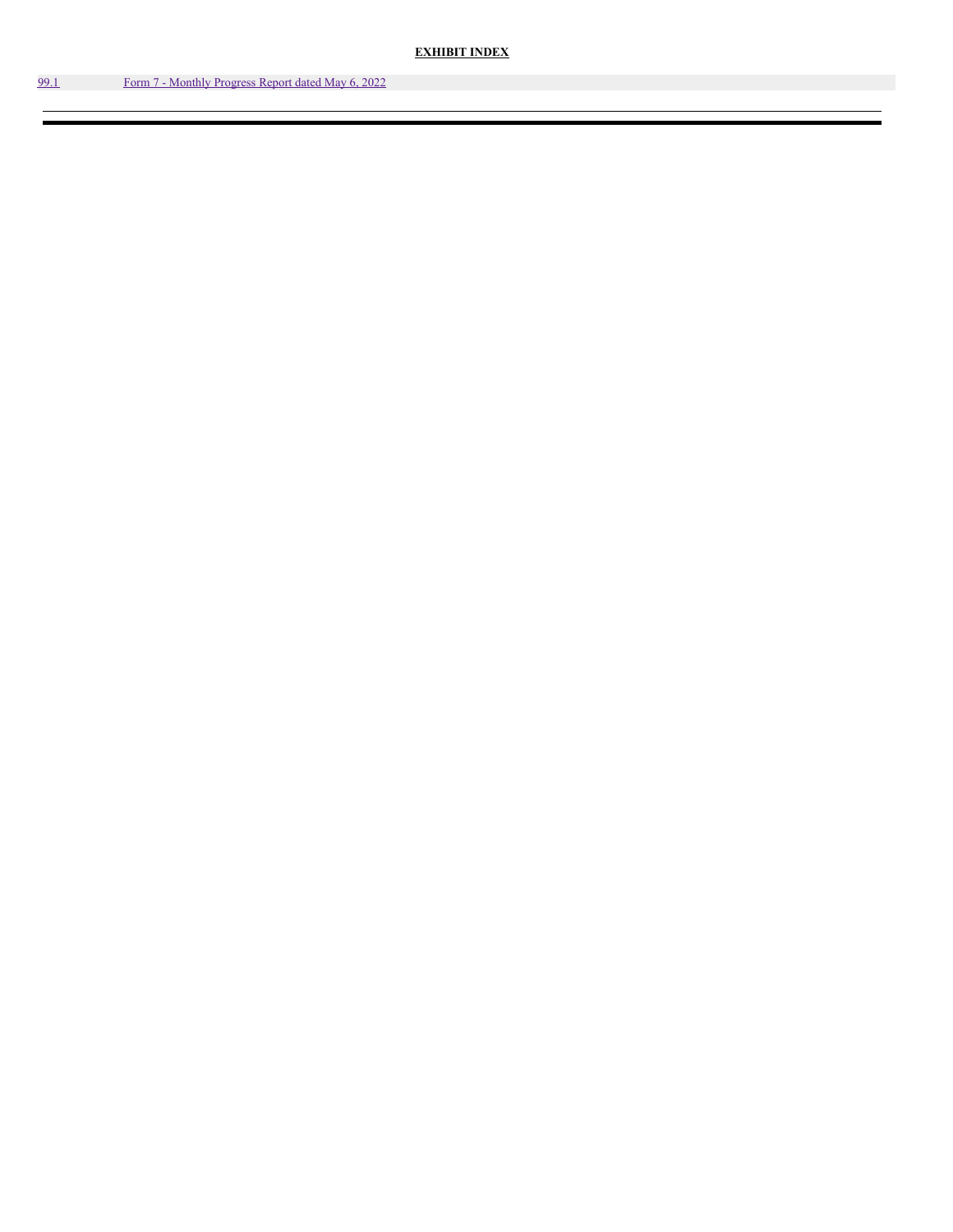#### **FORM 7**

#### **MONTHLY PROGRESS REPORT**

Name of Listed Issuer: IM Cannabis Corp. (the "Issuer" or "IMC").

Trading Symbol: IMCC

Number of Outstanding Listed Securities as of 30/4/2022:

69,695,325 Common Shares

Date: May 6, 2022

#### **Report on Business**

- 1. Provide a general overview and discussion of the development of the Issuer's business and operations over the previous month. Where the Issuer was inactive disclose this fact.
	- On April 6, 2022, the Issuer announced new strategic imperatives designed to enhance organizational efficiency and reduce operating costs while further responding to the increased demand for premium, indoor-grown Canadian cannabis from Israeli consumers, including the following:
		- o the Issuer's subsidiary Trichome JWC Acquisition Corp. expanded the limit on its revolving credit facility (the "Facility") with a private Canadian creditor from CAD\$10 million to CAD\$15 million. The Facility was also renewed for an additional 12 month period until May, 2023. Additional information on the Facility can be found in the Issuer's management's discussion and analysis for the year and three months ended December 31, 2021 dated March 31, 2022 and available on the Issuer's SEDAR profile at www.sedar.com.
		- o Focus Medical Herbs Ltd. ("Focus Medical"), an arm's length entity with which the Issuer has commercial agreements to cultivate and distribute products under the Issuer's brand, will close its Sde Avraham cultivation facility in Israel and cease medical cannabis **cultivation activities in the second quarter of 2022.**
- 2. Provide a general overview and discussion of the activities of management.

Management of the Issuer ("Management") is focused on continuing the Issuer's growth in all three markets in which it currently operates: Israel, Germany and Canada. Following the Issuer's successful completion of strategic acquisitions in Canada and Israel, Management is focused on integrating and managing its international assets and supply chain in order to maximize company-wide revenue and margins, and continues to focus on its entry into the medical cannabis distribution and retail segments in Israel. Management also continues to identify and pursue new strategic investments and growth opportunities in Israel and Europe, including, but not limited to, securing additional supply, distribution and sale agreements in Germany through **Adjupharm GmbH and in Israel through Focus Medical.**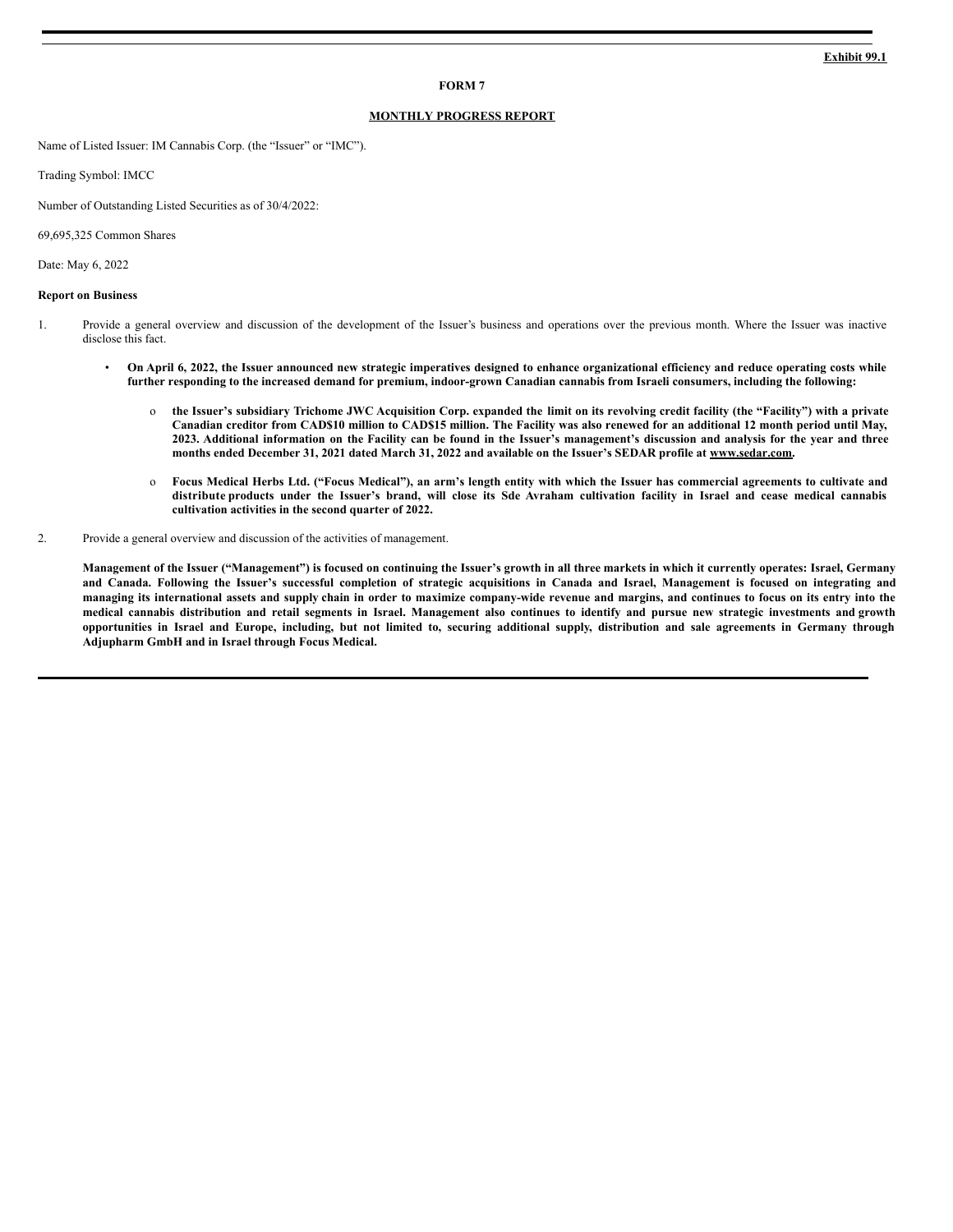3. Describe and provide details of any new products or services developed or offered. For resource companies, provide details of new drilling, exploration or production programs and acquisitions of any new properties and attach any mineral or oil and gas or other reports required under Ontario securities law.

#### **Not Applicable.**

4. Describe and provide details of any products or services that were discontinued. For resource companies, provide details of any drilling, exploration or production programs that have been amended or abandoned.

#### **Please see Section 1 regarding the closure of Focus Medical's Sde Avraham cultivation facility.**

5. Describe any new business relationships entered into between the Issuer, the Issuer's affiliates or third parties including contracts to supply products or services, joint venture agreements and licensing agreements etc. State whether the relationship is with a Related Person of the Issuer and provide details of the relationship.

#### **Not Applicable.**

6. Describe the expiry or termination of any contracts or agreements between the Issuer, the Issuer's affiliates or third parties or cancellation of any financing arrangements that have been previously announced.

#### **Not Applicable.**

7. Describe any acquisitions by the Issuer or dispositions of the Issuer's assets that occurred during the preceding month. Provide details of the nature of the assets acquired or disposed of and provide details of the consideration paid or payable together with a schedule of payments if applicable, and of any valuation. State how the consideration was determined and whether the acquisition was from or the disposition was to a Related Person of the Issuer and provide details of the relationship.

#### **Not Applicable.**

8. Describe the acquisition of new customers or loss of customers.

#### **Not Applicable.**

9. Describe any new developments or effects on intangible products such as brand names, circulation lists, copyrights, franchises, licenses, patents, software, subscription lists and trade-marks.

#### **Not Applicable.**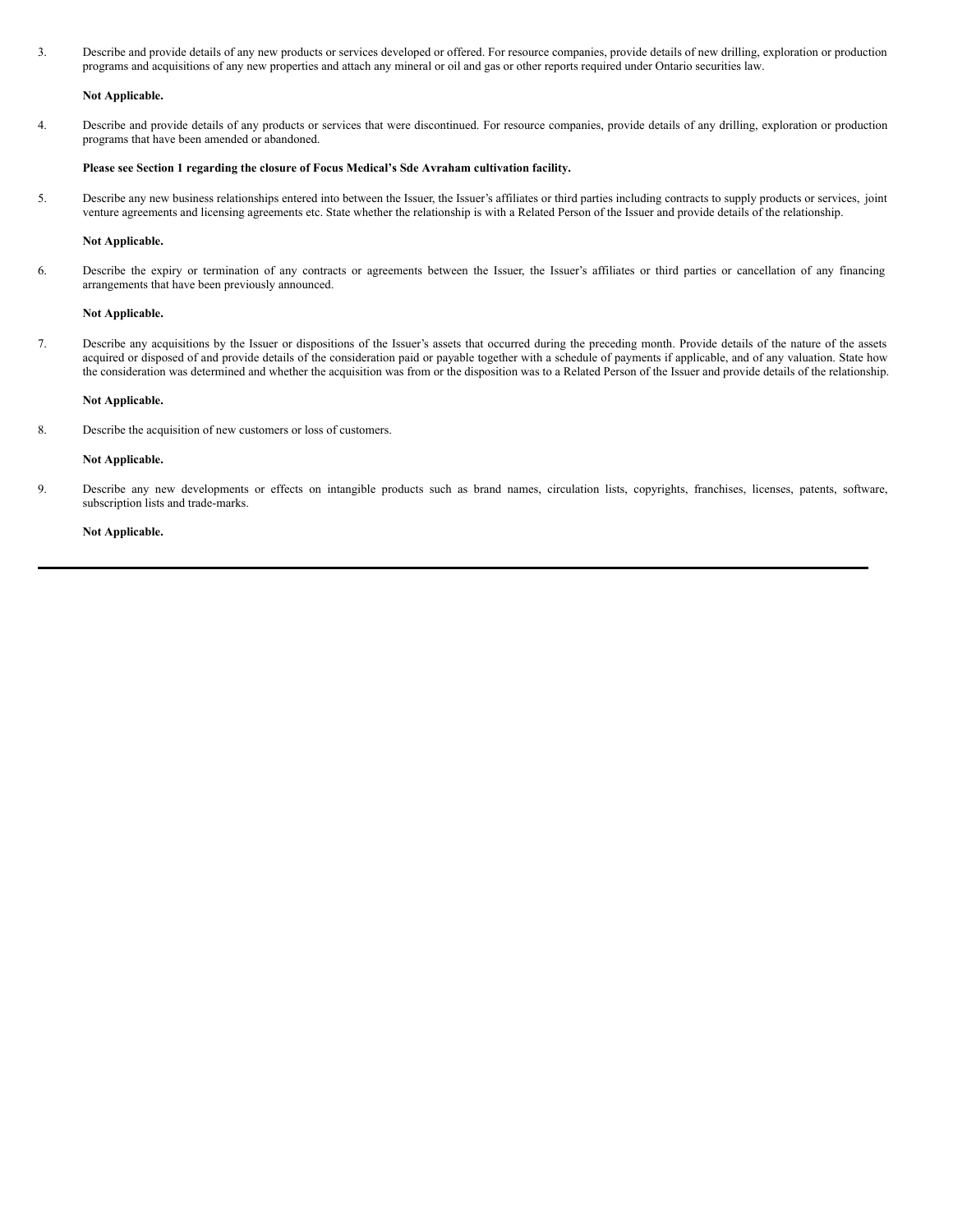<span id="page-5-0"></span>10. Report on any employee hirings, terminations or lay-offs with details of anticipated length of lay-offs.

#### **In April 2022, the Issuer hired 19 employees and 15 resignations or terminations of employees occurred.**

11. Report on any labour disputes and resolutions of those disputes if applicable.

#### **Not Applicable.**

12. Describe and provide details of legal proceedings to which the Issuer became a party, including the name of the court or agency, the date instituted, the principal parties to the proceedings, the nature of the claim, the amount claimed, if any, if the proceedings are being contested, and the present status of the proceedings.

On April 4, 2022, the Issuer's subsidiary, MYM Nutraceuticals Inc. ("MYM") issued a "Notice of Event of Default and Acceleration" and on April 20, 2022, issued a "Notice of Intent to Enforce Security" pursuant to section 22 of the Bankruptcy and Insolvency Act (Canada) for an outstanding loan receivable balance (the "Loan") in the amount of CAD\$2.68 million, including accrued and unpaid interest, owing by Biome Grow Inc. (the "Borrower"). MYM has applied to the Superior Court of Justice in Ontario to appoint a receiver to take control of the Borrower's assets, including MYM's security, to effect repayment of the Loan. A court date has been scheduled for May 12, 2022 to hear MYM's application. MYM does not have sufficient information at this **time to properly assess the expected outcome of this process.**

13. Provide details of any indebtedness incurred or repaid by the Issuer together with the terms of such indebtedness.

As at December 31, 2021, the Issuer's financial statements included a tax liability of \$9,060,000 and a tax indemnification asset of \$8,835,000. The indemnification asset, intended to cover certain statutory tax obligations arising from the acquisition of Trichome Financial Corp. (the "Trichome Transaction") to the Canadian Revenue Agency, consists of: (1) 927,463 common shares of the Issuer (the "Common Shares"); (2) an indemnification agreement with a director of the Issuer to cover certain tax liabilities, interest and penalties arising from the Trichome Transaction; (3) security pledge agreements between the Issuer and a director of the Issuer consisting of certain securities of the Issuer owned by such director, in favour of the Issuer to secure the obligations under the indemnification agreement; and (4) cash in the amount of \$3,250,000 transferred by the director to the Issuer.

As of the date hereof, the director is in default of such director's obligations under the indemnification agreement and the Issuer has enforced its security pursuant to the security pledged agreements to satisfy the tax liabilities, interest and penalties arising from the Trichome Transaction, by issuing, on April 24, 2022, notices of exercise of its right of exclusive control over the accounts in which are held the financial assets securing the obligations under the **Indemnification Agreement.**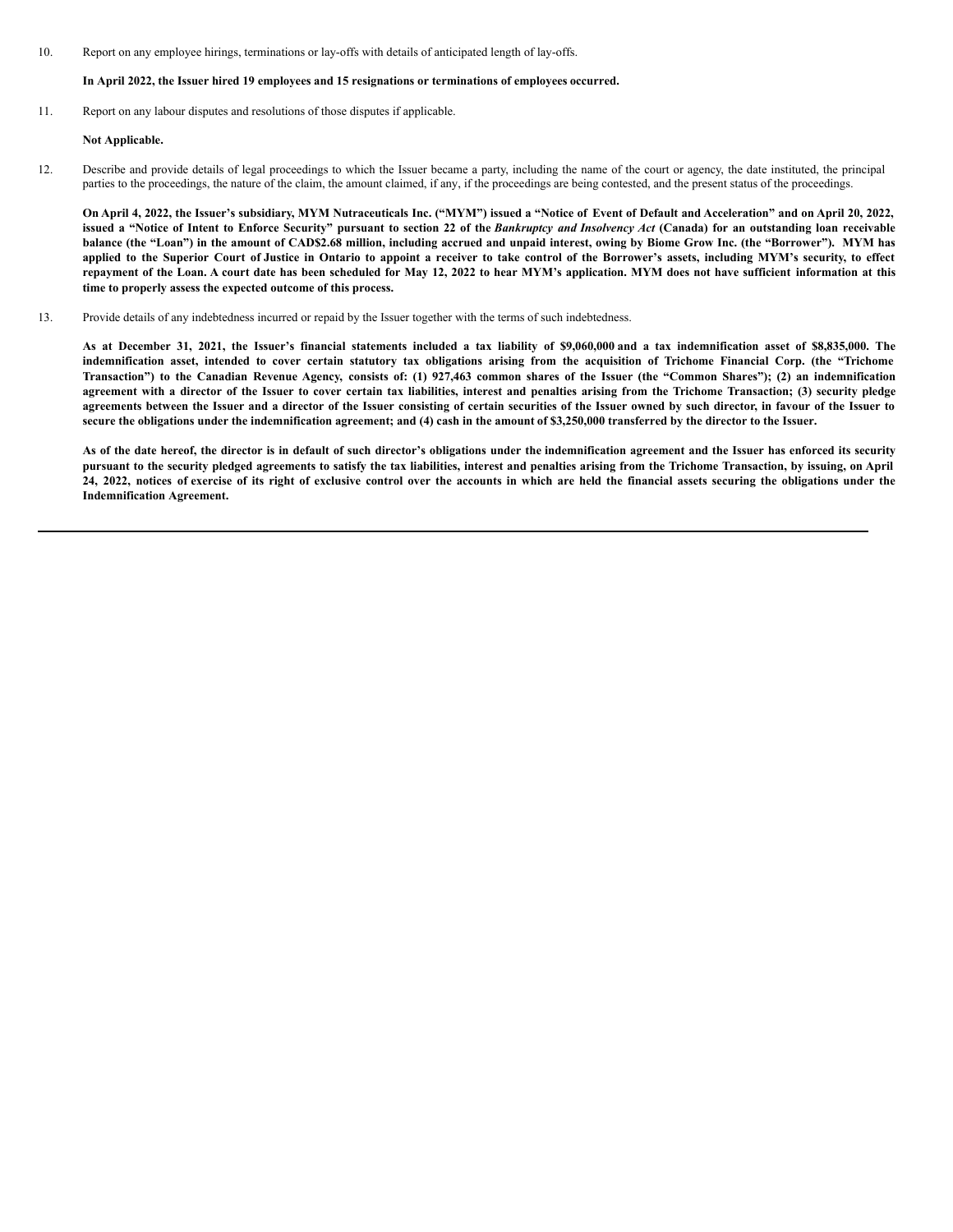#### 14. Provide details of any securities issued and options or warrants granted.

| <b>Security</b>                | <b>Number Issued</b> | <b>Details of Issuance</b>                                                                                                                                                           | Use of Proceeds $(1)$                            |
|--------------------------------|----------------------|--------------------------------------------------------------------------------------------------------------------------------------------------------------------------------------|--------------------------------------------------|
| <b>Incentive Stock Options</b> | 69,000               | Each incentive stock option granted on April 4, N/A<br>[2022 is exercisable for one common share at an<br>exercise price of \$2.73 for a period of five years<br>from the grant date |                                                  |
| Common Shares                  | 5.174                | <b>Exercise of stock options</b>                                                                                                                                                     | CAD\$8,278.40 to be used for working<br>capital. |

*(1) State aggregate proceeds and intended allocation of proceeds.*

15. Provide details of any loans to or by Related Persons.

**Not Applicable.**

16. Provide details of any changes in directors, officers or committee members.

**Not Applicable.**

17. Discuss any trends which are likely to impact the Issuer including trends in the Issuer's market(s) or political/regulatory trends.

The Issuer has taken proactive measures to protect the health and safety of its employees in respect of COVID-19 in order to continue delivering high quality medical cannabis products to its patients and to maintain its financial health. The Issuer continues to focus on its acquisition strategy in Canada and Europe while enhancing organizational efficiency and the reduction of operating costs. The Issuer also continues to develop the IMC brand by increasing physician awareness and engagement to drive sales of IMC-branded medical cannabis products in Germany and by seeking new supply and sales agreements in Israel.

Global economies are currently experiencing elevated inflation which could curtail levels of economic activity, including in Issuer's primary production markets. This inflation is predominantly driven by costs of goods as input costs continue to increase with the overall increase in costs caused by several external factors including but not limited to general uncertainties caused by the Ukraine war, the global supply chain constrictions, rising energy prices and the global COVID-19 pandemic. As such, delivery and distribution costs, utility costs and other necessary supplies at an economic cost cannot be assured. These are integral requirements for the Issuer's business and it is reasonable to expect that inflation, supply shortages or increases in demand could impact the Issuer's future economic performance and competitiveness, as it may entail a meaningful increase in costs for various goods and services that the Issuer may not be able to pass onto patients or customers. In addition, the operations of the Issuer could be affected by the economic context should interest rates, inflation or unemployment levels reach levels that consumer trends and spending and, consequently, impact the sales and profitability of the Issuer.

The COVID-19 pandemic and the war in Ukraine may also have a material adverse effect on global economic activity and could result in volatility and disruption to global supply chains and the financial and capital markets. These disruptions could cause interruptions in supplies and other services from third parties upon which the Issuer relies; decrease demand for products; and cause staff shortages, reduced customer traffic, and increased government regulation, all of which may materially and negatively impact the business, financial condition and results of operations of the Issuer, its subsidiaries and **Focus Medical.**